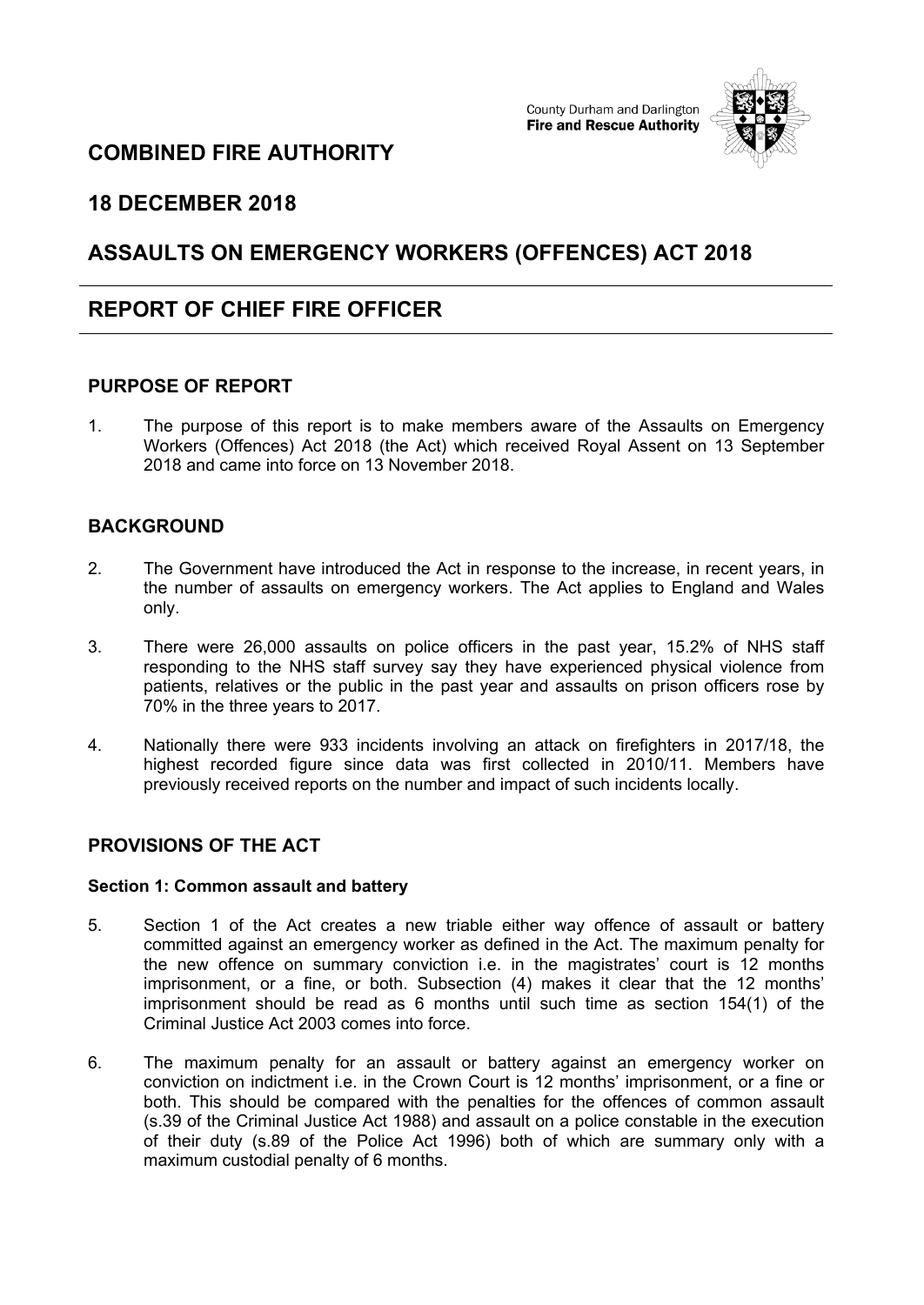7. The new offence can apply when an emergency worker is acting in the course of their emergency functions. It can also apply when such a person is not at work but is carrying out a function that, if carried out during work time, would have been within the functions of an emergency worker. For example, a firefighter who is assaulted when rescuing someone from a burning building while on his or her way home from work.

### **Section 2: Aggravating factor**

- 8. Section 2 of the Act creates a statutory aggravating factor. This means that when a specified offence - broadly an assault-related offence or a sexual assault offence - is committed against an emergency worker acting in the exercise of their functions and as defined in the Act, the court should consider the fact that it was so committed as an aggravating factor. This means the offence merits an increased penalty but only within the maximum already set out in statute for that offence. For example, in the case of an individual who has committed the offence of actual bodily harm (s.47 of the Offences against the Person Act 1861) against a police officer, the court must consider the offence to be more serious because the victim is an emergency worker.
- 9. Subsection (3) lists the offences that the aggravating factor will apply to. These are the following offences under the Offences Against the Person Act 1861:
	- section 16 (threats to kill);
	- section 18 (wounding with intent to cause grievous bodily harm);
	- section 20 (malicious wounding);
	- section 23 (administering poison etc):
	- section 28 (causing bodily injury by gunpowder etc);
	- section 29 (using explosive substances etc with intent to cause grievous bodily harm) and;
	- section 47 (assault occasioning actual bodily harm)
- 10. Subsection (3) also specifies the common-law offences of:
	- an offence under section 3 of the Sexual Offences Act 2003 (sexual assault);
	- manslaughter;
	- $\bullet$  kidnapping;
	- ancillary offences in relation to any of the offences listed in subsection (3) included.
- 11. These are all assault-related offences as the overall focus of the Act is on physical assaults against emergency workers. The offence of common assault is not included as that is the subject of the new offence at section 1.
- 12. The statutory aggravating factor effectively replicates the Sentencing Council's Definitive Guideline on Assault but for a specified group of offences when committed against a specified group of people. The Guidelines state that any offence that is committed against any public-sector worker or anyone providing a service to the public is a factor affecting its seriousness and may therefore attract a higher penalty within the statutory maximum.